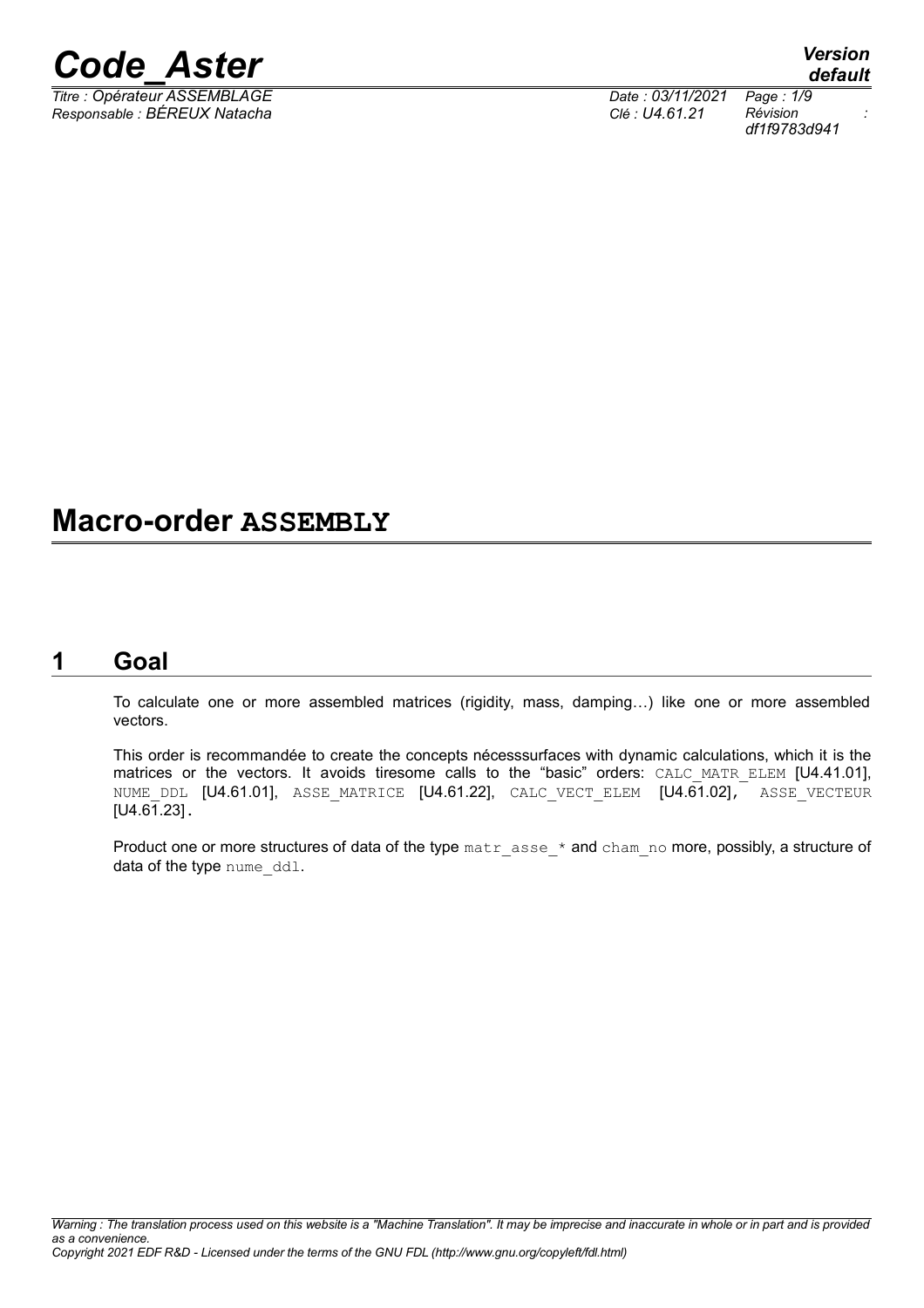*Titre : Opérateur ASSEMBLAGE Date : 03/11/2021 Page : 2/9 Responsable : BÉREUX Natacha Clé : U4.61.21 Révision :*

*default*

*df1f9783d941*

# **2 Syntax**

ASSEMBLY **(**  $\bullet$  MODEL = Mo ,  $[\text{model}]$ ◊ CHAM\_MATER = chmater, [cham\_mater] ◊ CARA\_ELEM = carac , [cara\_elem] ◊ LOAD = l\_char , / [l\_char\_meca] / [l char ther] / [1 char acou]  $\Diamond$  INST = / tps,  $[R]$ / 0. , [DEFECT] ◊ CHAR CINE = l chci , [l char cine]  $\bullet$  NUME DDL = naked ,  $\qquad \qquad$  [nume ddl]  $\bullet$  # assembly of the matrices: / MATR ASSE = ( $F$  (  $MATRIX =$  subdued ,  $[$ matr asse \*]  $\triangle$  OPTION = # mechanical phenomenon: / 'RIGI\_MECA',  $\Diamond$  MODE FOURIER = / nh , [I] / 0 , [DEFECT] / 'RIGI\_GEOM',<br>◆ SIEF ELGA = sig, [cham\_elem\_SIEF\_R]  $\Diamond$  MODE FOURIER = / nh , [I] / 0 , [DEFECT] / 'RIGI\_ROTA',  $/$  'IMPE MECA', / 'ONDE\_FLUI', / 'RIGI<sup>MECA</sup> HYST', / 'RIGI\_FLUI\_STRU', / 'AMOR\_MECA', / 'MASS\_FLUI\_STRU',  $/$  'MASS MECA', / 'MASS MECA DIAG', # Gyroscopy : / 'MECA\_GYRO', / 'RIGI\_GYRO',  $\Diamond$  GROUP MA = grma # thermal phenomenon: / 'RIGI\_THER',  $\Diamond$  MODE FOURIER = / nh , [I] / 0 , [DEFECT] / 'RIGI\_THER\_CONV', / 'RIGI<sup>THER</sup> CONV D', # acoustic phenomenon: / 'RIGI\_ACOU', / 'MASS\_ACOU', / 'AMOR\_ACOU',  $),$ ),

# assembly of the vectors: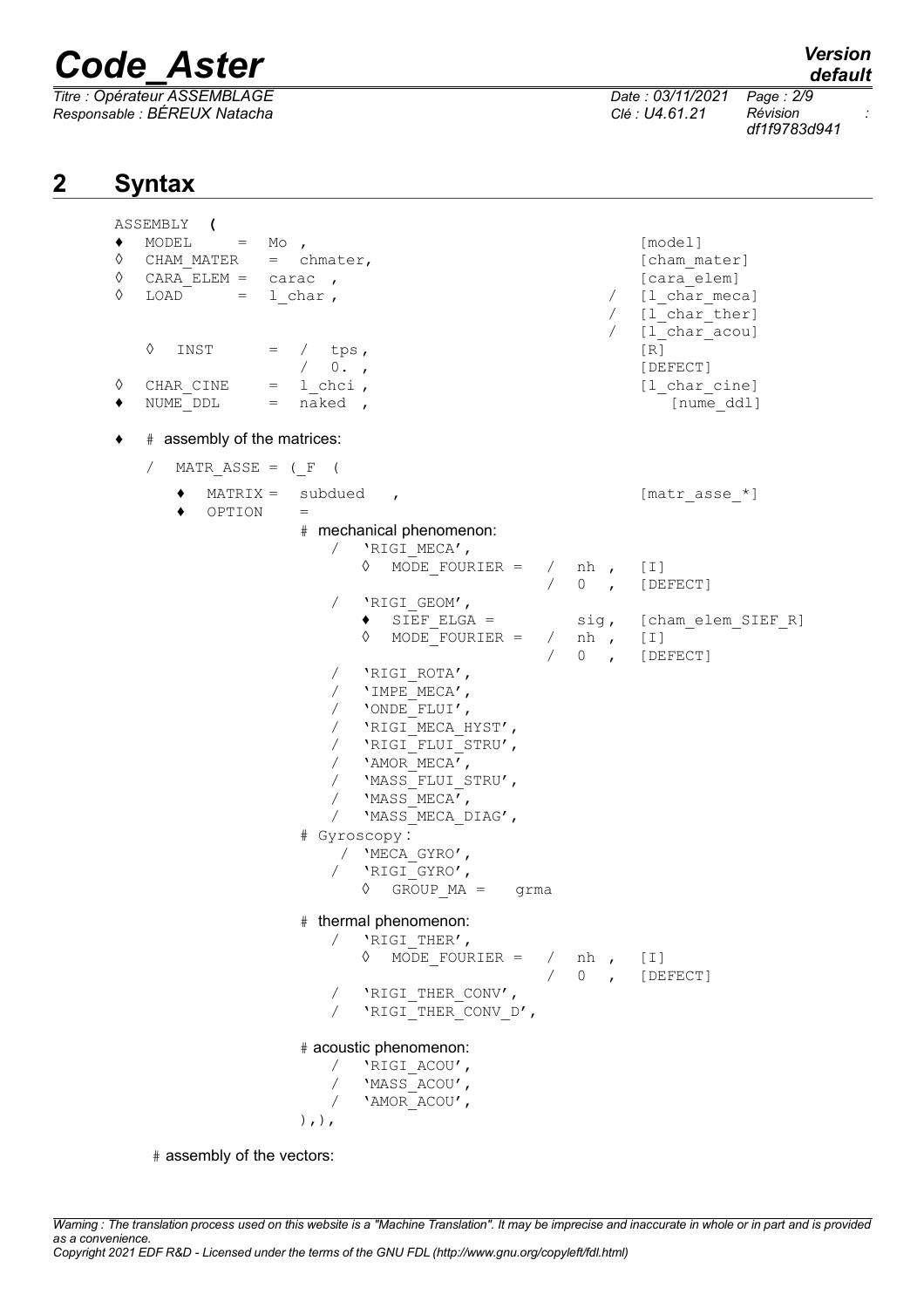| <b>Code Aster</b>                                                                                                             |                                    | <b>Version</b><br>default                          |
|-------------------------------------------------------------------------------------------------------------------------------|------------------------------------|----------------------------------------------------|
| Titre: Opérateur ASSEMBLAGE<br>Responsable : BÉREUX Natacha                                                                   | Date: 03/11/2021<br>Clé : U4.61.21 | Page: 3/9<br>Révision<br>$\cdot$ :<br>df1f9783d941 |
| VECT ASSE = $(F ($                                                                                                            |                                    |                                                    |
| $VECTOR = vectas$ ,                                                                                                           | [cham no]                          |                                                    |
| OPTION<br>٠<br>$=$                                                                                                            |                                    |                                                    |
| # mechanical phenomenon:<br>'CHAR MECA',<br>♦<br>LOAD<br>$= 1$ char $v$ , / [1 char meca]<br>♦<br>MODE FOURIER = $/ nh$ , [I] | $/ 0$ , [DEFECT]                   |                                                    |
| # thermal phenomenon:<br>'CHAR_THER',<br>♦<br>LOAD = $1$ char $v$ , / $[1$ char ther]                                         |                                    |                                                    |
| # acoustic phenomenon:<br>/ 'CHAR ACOU',<br>LOAD<br>♦<br>$),$ , $),$                                                          | $= 1_{char_v}, / [1_{char_acou}]$  |                                                    |
| ♦<br>$=$ titr<br>TITLE<br>$\overline{ }$                                                                                      | $[1$ Kn]                           |                                                    |
| ♦<br>/1<br>INFORMATION<br>$=$<br>/2                                                                                           |                                    | [DEFECT]                                           |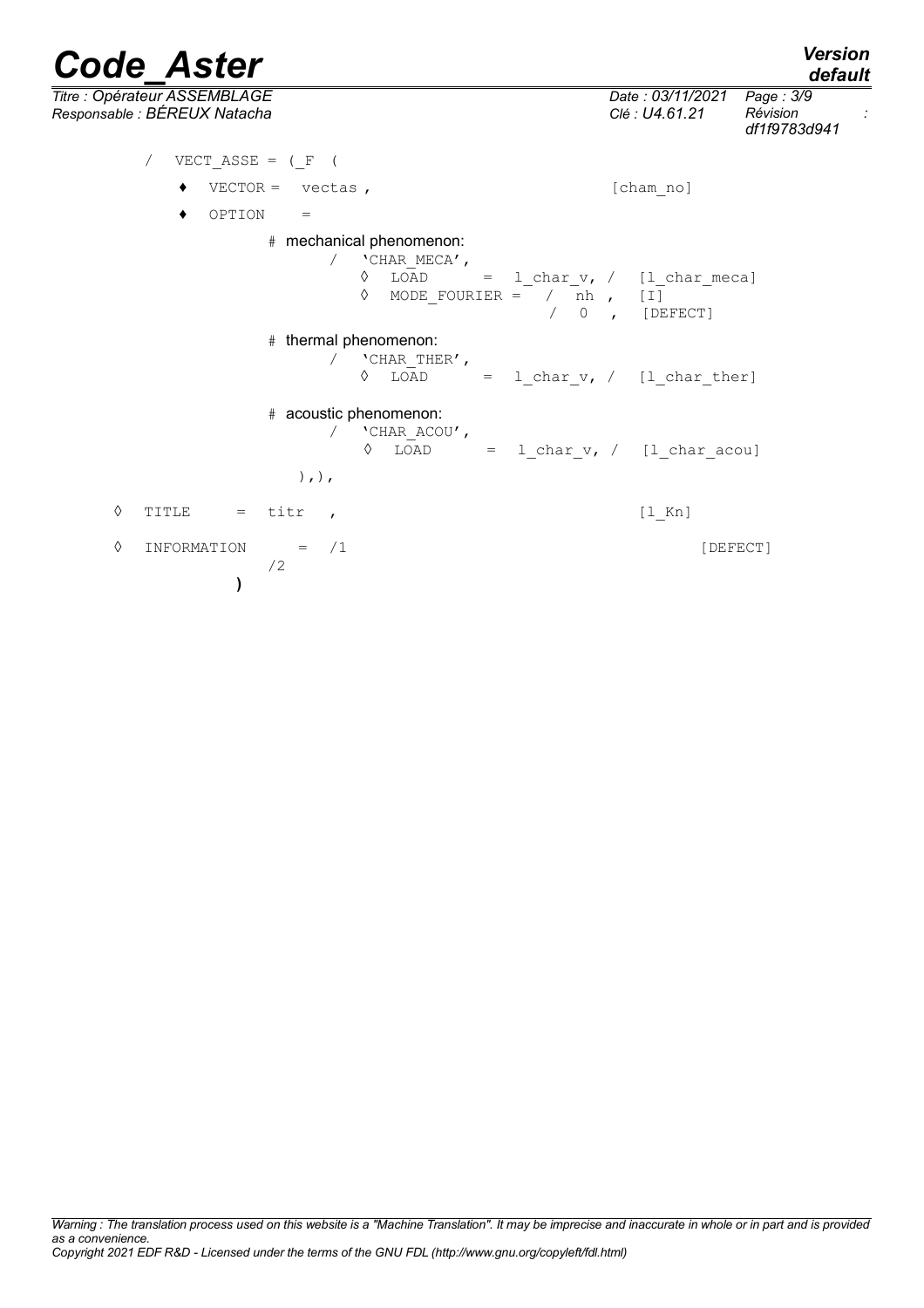*Titre : Opérateur ASSEMBLAGE Date : 03/11/2021 Page : 4/9 Responsable : BÉREUX Natacha Clé : U4.61.21 Révision :*

*df1f9783d941*

*default*

# **3 Operands**

## **3.1 Concepts created by the macro-order**

This macro-order creates several typified concepts:

- one matr asse  $*$  with each occurrence of the keyword factor MATR ASSE (keyword MATRIX),
- one cham no with each occurrence of the keyword factor VECT\_ASSE (keyword VECTOR),
- possibly one nume ddl (keyword NUME DDL) if this one does not exist first.

That is to say for example the sequence:

```
…
# naked is not a still existing concept.
ASSEMENT (MODEL = Mo,...
                 NUME DDL = CO ( " naked " ),
                  MATR ASSE = (F (MATRICE= CO ("K"), OPTION=' RIGI MECA'),
                  VECT ASSE = (\overline{F} (VECTEUR= CO ("F"), OPTION=' CHAR MECA'))
ASSEMBLY (MODEL = Mo,…
                  NUME DDL = naked,MATR ASSE = (F (MATRICE=CO ("M"), OPTION=' MASS MECA'),
                                    F (MATRICE=CO ( "With"), OPTION=' AMOR MECA'),
),)
the 1<sup>er</sup> call to ASSEMBLY create 1 MATR ASSE: K
                                     1 VECT_ASSE: F
                                     1 NUME_DDL: naked
2<sup>ème</sup> call to ASSEMBLY create 2 MATR ASSE: M and With
```
#### **Note:**

*At the time from the 2 ème call, the concept nume\_ddl (it is provided exists, it was created by the 1 er call). In this case, it is supposed to be appropriate for the 2 matr\_asse to create; it is thus important that it nume\_ddl that is to say initially calculated for an option of the type " RIGIDITY "to contain the nodes of Lagrange of the loads of blockings (cf. CALC\_MATR\_ELEM [U4.61.01]).*

*In the preceding example, the 3 matr\_asse K , M and With and the vector F are based on the same classification of the unknown factors ( naked ). It is a requirement for the algorithms of search for clean modes.*

## **3.2 Operands MODEL / CHAM\_MATER / CARA\_ELEM / INST**

 $\triangleleft$  MODEL = Mo

This operand is used to indicate the elements for which must be carried out elementary calculations: it is pointed out that the finite elements for the majority are defined in the model.

There are some exceptions:

- 1) Elements of dualisation of the conditions of DIRICHLET, i.e. elements allowing to impose conditions on the degrees of freedom of displacement in mechanics, degrees of freedom of temperature in thermics and degrees of freedom of pressure in acoustics.
- 2) Nodal heat exchange, loading elements between walls,…

These elements are defined in the concepts of the type char meca, char ther or char acou.

One must thus provide the argument  $1$  char for the calculation of the assembled matrices of rigidity: RIGI\_MECA, RIGI\_THER, RIGI\_ACOU, RIGI\_MECA\_HYST and RIGI\_THER\_CONV (\_D).

*Warning : The translation process used on this website is a "Machine Translation". It may be imprecise and inaccurate in whole or in part and is provided as a convenience.*

```
Copyright 2021 EDF R&D - Licensed under the terms of the GNU FDL (http://www.gnu.org/copyleft/fdl.html)
```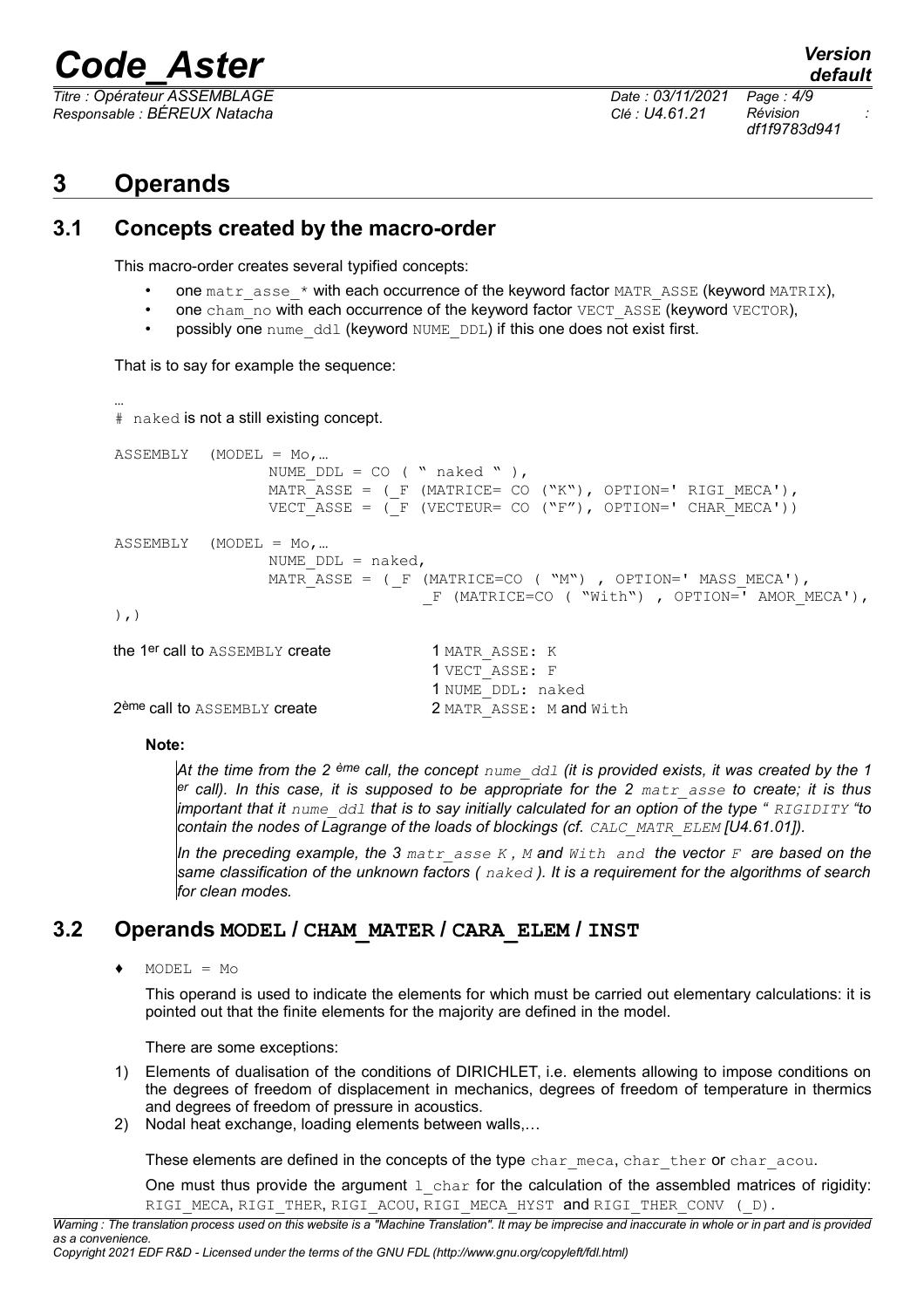*Code\_Aster Version Titre : Opérateur ASSEMBLAGE Date : 03/11/2021 Page : 5/9*

*Responsable : BÉREUX Natacha Clé : U4.61.21 Révision :*

*df1f9783d941*

◊ CHAM\_MATER = chmater

Name of the material field where the characteristics of materials of the elements are defined.

This argument is almost always necessary.

In practice, one can do some:

- for the discrete elements whose elementary matrices are defined in the concept cara elem. See AFFE\_CARA\_ELEM [U4.42.01],
- for the calculation of rigidities due to the dualisation of the boundary conditions.
- ◊ CARA\_ELEM = carac

Elementary characteristics carac are necessary if there exists in the model of the elements of structure (beam, hull or elements discrete) or of the nonisotropic elements of continuous medium.

◊ INST = tps

The argument  $t_{\text{ps}}$  is used when the material characteristics or the loadings depend on time. A rather frequent case is that of a mechanical material depend on the temperature which it even depends on time.

# **3.3 Operands LOAD**

#### $\Diamond$  LOAD = 1 char

This operand has several distinct functions:

- 1) to specify the elements for which the elementary calculations of rigidity (conditions of DIRICHLET) are done,
- 2) for the options 'RIGI\_THER\_CONV ( $D$ )' : to give the value the speed of convection,
- 3) for the option 'IMPE\_MECA' : to give the value of the acoustic impedance of the meshs of the edge,
- 4) for the option 'ONDE\_FLUI' : to give the value of the pressure of the incidental wave,
- 5) for the option 'RIGI\_ROTA' : to give the value of the rotation imposed on the model.

#### **Note:**

*Caution for both operandS LOAD : That under VECT\_ASSE cannot replace that under ASSEMBLY. If one only informs LOAD under VECT\_ASSE, the loadings are not taken into account in the functions in lower part.* 

*At the time of a call to the macro-order for the assembly of the vectors if the naked conceptme\_ddl is entering (under the keyword NUME\_DDL), the value of the keyword LOAD l\_char must be identical to that used for creation DU nume\_ddl.*

*That is to say for example the following sequence:*

… # naked is not a still existing concept.

```
ASSEMBLY (MODEL = Mo, LOAD = (char 1, char 2), ...
              NUME DDL = CO ( " naked " ),
              MATR ASSE = (F (MATRICE= CO ("K"), OPTION=' RIGI MECA'))
```
# naked exists and is an entering concept.

```
ASSEMBLY (MODEL = Mo, LOAD = (char 1, char 2), ...
              NUME DDL = naked,VECT ASSE = ( F (VECTEUR=CO ( "F"), OPTION=' CHAR MECA',
                                 CHARGE=CHAR F), ), )
```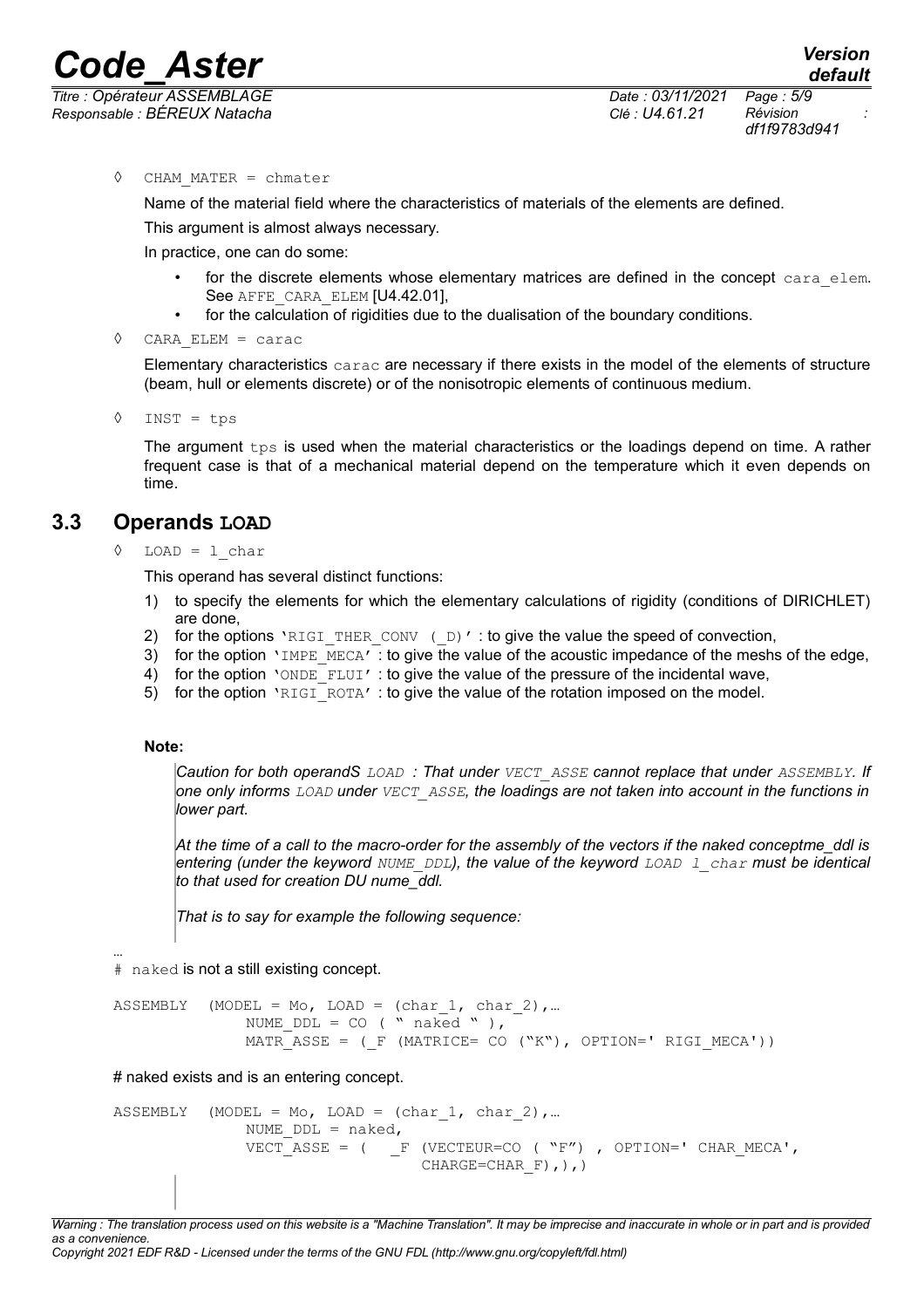*Titre : Opérateur ASSEMBLAGE Date : 03/11/2021 Page : 6/9 Responsable : BÉREUX Natacha Clé : U4.61.21 Révision :*

*df1f9783d941*

## **3.4 Operand CHAR\_CINE**

CHAR CINE = lchci

This operand allows not "dualiser" certain boundary conditions of Dirichlet (blockings). Those will be eliminated.

### **3.5 Operand NUME\_DDL**

♦ NUME\_DDL = naked

The user the macro one must always give a name of concept behind the keyword NUME DDL. If the concept does not exist, it is created.

If the concept exists, it is used to number the matrices.

### **3.6 Keyword MATR\_ASSE**

This keyword factor makes it possible to ask for the calculation of an assembled matrix (with each occurrence).

The name of the assembled matrix is given by the operand MATRIX and the "nature" of the matrix is defined by the operand **OPTION**.

Possible options: 'RIGI\_MECA', 'MASS\_MECA',... are described in [U4.61.01].

The choice of the option determines the type of  $\text{matrix}$  asse  $*$  result [U4.61.01].

#### **3.6.1 Operands particular to certain options**

#### **3.6.1.1 Operand MODE\_FOURIER**

◊ MODE\_FOURIER = nh

Positive or null entirety indicating the harmonic of FOURIER on whom one calculates the matrices.

By default:  $nh = 0$ 

#### **3.6.1.2 Operand SIEF\_ELGA (option 'RIGI\_GEOM')**

 $SIEF$  ELGA = sig

The stress field  $\sin q$  given for the calculation of the option 'RIGI\_GEOM' must be calculated with the option 'SIEF\_ELGA' (stress field at the points of GAUSS of the elements) (cf orders CALC\_CHAM\_ELEM [U4.81.03] or CALC\_CHAMP [U4.81.04]).

#### **3.6.1.3 Operand GROUP\_MA (optionS 'MECA\_GYRO' and 'RIGI\_GYRO')**

◊ GROUP\_MA = grma

One can restrict the calculation of the options 'MECA GYRO' and 'RIGI GYRO' on the meshs specified by GROUP MA.

## **3.7 Keyword VECT\_ASSE**

This keyword factor makes it possible to ask for the calculation of an assembled vector (with each occurrence).

The name of the vector assembled is given by the operand VECTOR.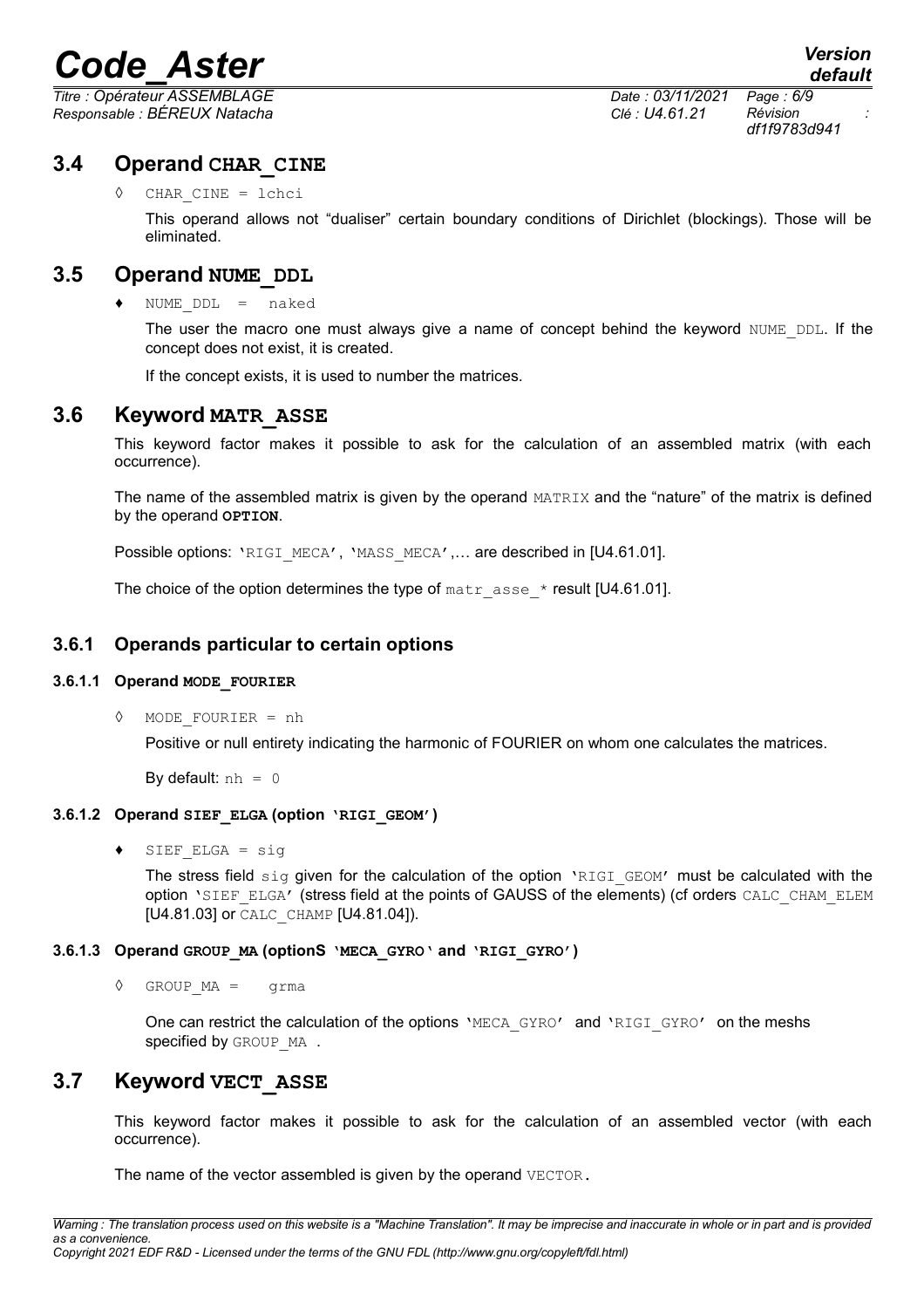*Responsable : BÉREUX Natacha Clé : U4.61.21 Révision :*

*Titre : Opérateur ASSEMBLAGE Date : 03/11/2021 Page : 7/9 df1f9783d941*

In the possible options of elementary calculation and assembly of vectors, only certain possibilities among all those proposed in the orders CALC\_VECT\_ELEM and ASSE\_VECTEUR\_are proposed here: 'CHAR\_MECA' for the mechanical phenomena, 'CHAR THER' and 'CHAR ACOU' for the thermal and acoustic phenomena respectively.

The whole of options and associated operands are described in [u4.61.02] and [u4.61.23].

**Note:**

*The option 'FORC\_NODA' and the taking into account of a model containing of the substructures under option 'CHAR\_MECA', often used in the case of statics, are not available in this macro-order.*

#### **3.7.1 Operands particular to certain options**

#### **3.7.1.1 Operand MODE\_FOURIER**

◊ MODE\_FOURIER = nh

Positive or null entirety indicating the harmonic of FOURIER on whom one calculates the vectors in the case of the mechanical phenomena.

By default:  $nh = 0$ 

#### **3.7.1.2 Operand LOAD**

◊ LOAD = l\_char\_v

This operand gives access information of loading specific to each vector. Values of 1 char v (by addition) the loads supplement  $1$  char specified under the keyword LOAD apart from the keyword VECT\_ASSE.

#### **Note:**

*Doubled blooms in the loads given in l\_char and in l\_char v is prohibited.*

*Caution for both operandS of LOAD : That under VECT\_ASSE cannot replace that under ASSEMBLY. If one only informs LOAD under VECT\_ASSE, the loadings are not taken into account in the functions mentioned in chapter 3.3.* 

Example for the treatment of the loadings:

ASSEMBLY (MODEL = Mo,…  $LOAD = (tank 1, char 2)$ NUME  $DDL = CO^{-}$  ( " naked " ), MATR ASSE = ( $F$  (MATRICE= CO ("K"), OPTION=' RIGI MECA'), VECT ASSE = ( $F$  (VECTEUR= CO ("F1"), OPTION=' CHAR MECA', CHARGE=char A),  $F$  (VECTEUR= CO ( $\sqrt{F}Z''$ ), OPTION=' CHAR MECA', CHARGE=char B), F (VECTEUR= CO  $(\sqrt{\Gamma}S'')$ , OPTION=' CHAR MECA'),)

In the example above, the loads assembled for each vector are:

| Vector | Assembled loads        |
|--------|------------------------|
| - F1   | char 1, char 2, char A |
| F2.    | char 1, char 2, char B |
| F3.    | char 1, char 2         |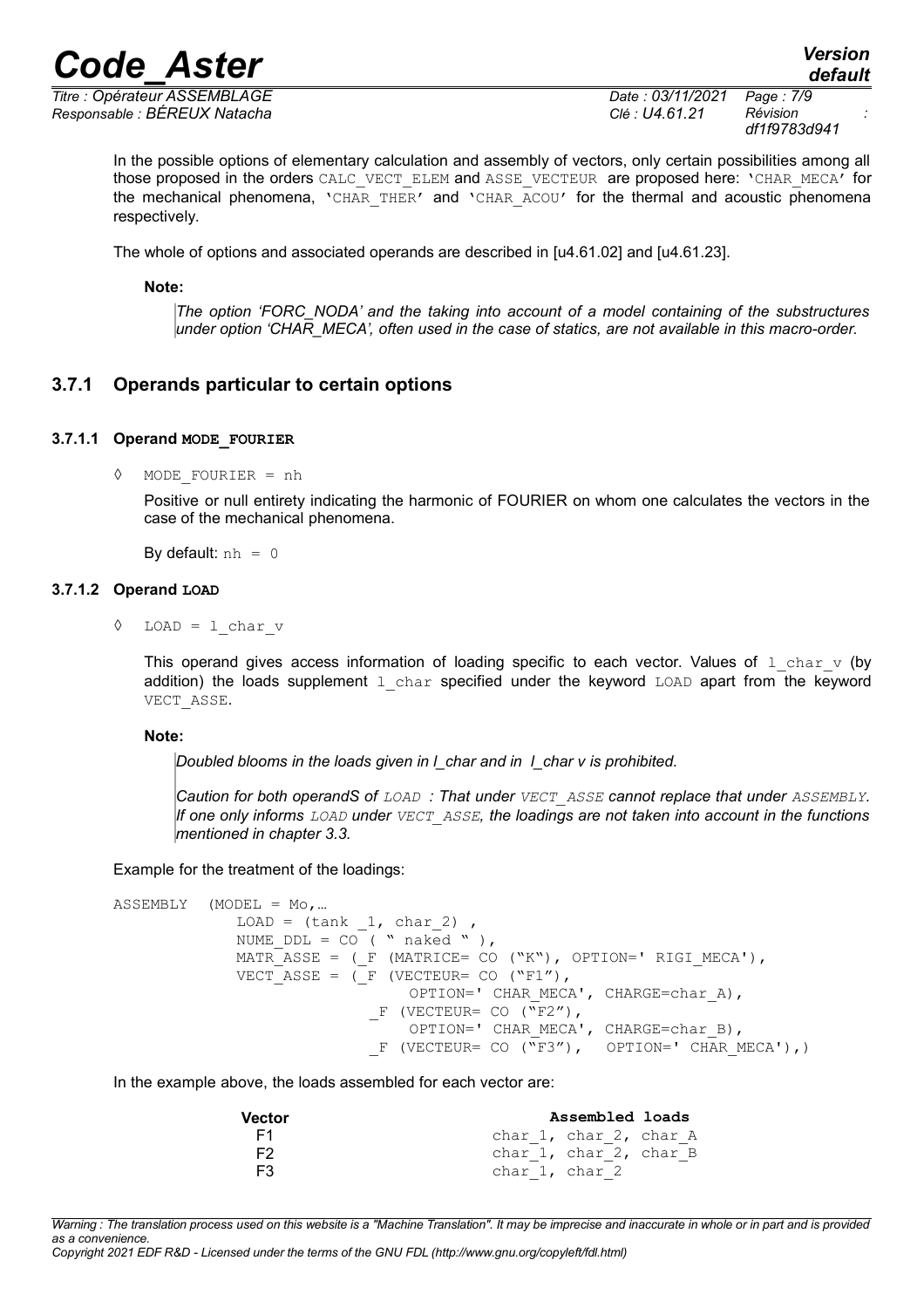*Titre : Opérateur ASSEMBLAGE Date : 03/11/2021 Page : 8/9 Responsable : BÉREUX Natacha Clé : U4.61.21 Révision :*

# **3.8 Operand TITLE**

◊ TITLE

Title which one wants to give to the result [U4.03.01].

*default*

*df1f9783d941*